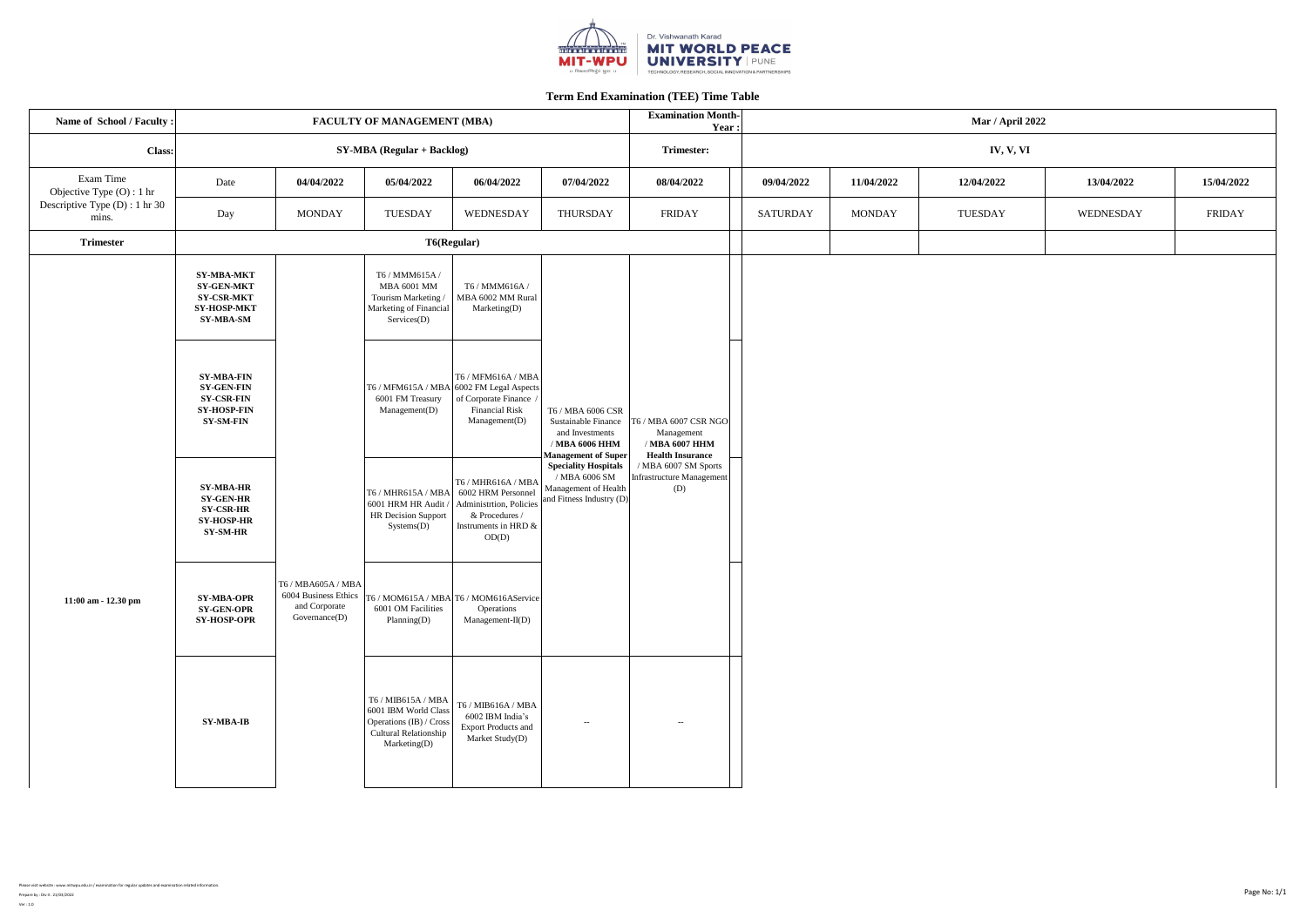

| Name of School / Faculty:                                                                                                                |                                                                                                       |                                                    | <b>FACULTY OF MANAGEMENT (MBA)</b>                                                                 |                                                                      |                                                                                                       | <b>Examination Month-</b><br>Year:                                    |                                                                                             |                                                                                                                                                                                                                                                                                                                                                                                                                                   | <b>Mar / April 2022</b>                                                                                                                                              |            |              |  |
|------------------------------------------------------------------------------------------------------------------------------------------|-------------------------------------------------------------------------------------------------------|----------------------------------------------------|----------------------------------------------------------------------------------------------------|----------------------------------------------------------------------|-------------------------------------------------------------------------------------------------------|-----------------------------------------------------------------------|---------------------------------------------------------------------------------------------|-----------------------------------------------------------------------------------------------------------------------------------------------------------------------------------------------------------------------------------------------------------------------------------------------------------------------------------------------------------------------------------------------------------------------------------|----------------------------------------------------------------------------------------------------------------------------------------------------------------------|------------|--------------|--|
| <b>Class:</b>                                                                                                                            |                                                                                                       |                                                    | $SY-MBA (Regular + Backlog)$                                                                       |                                                                      |                                                                                                       | <b>Trimester:</b>                                                     | IV, V, VI                                                                                   |                                                                                                                                                                                                                                                                                                                                                                                                                                   |                                                                                                                                                                      |            |              |  |
| Exam Time<br>Objective Type $(O)$ : 1 hr                                                                                                 | Date                                                                                                  | 04/04/2022                                         | 05/04/2022                                                                                         | 06/04/2022                                                           | 07/04/2022                                                                                            | 08/04/2022                                                            | 09/04/2022                                                                                  | 11/04/2022                                                                                                                                                                                                                                                                                                                                                                                                                        | 12/04/2022                                                                                                                                                           | 13/04/2022 | 15/04/2022   |  |
| Descriptive Type (D) : 1 hr 30<br>mins.                                                                                                  | Day                                                                                                   | <b>MONDAY</b>                                      | <b>TUESDAY</b>                                                                                     | WEDNESDAY                                                            | THURSDAY                                                                                              | FRIDAY                                                                | SATURDAY                                                                                    | <b>MONDAY</b>                                                                                                                                                                                                                                                                                                                                                                                                                     | TUESDAY                                                                                                                                                              | WEDNESDAY  | FRIDAY       |  |
|                                                                                                                                          | <b>SY-MBA-IE</b>                                                                                      |                                                    | T6 / MIE615A / MBA<br>6002 IEM Business<br>Networking / Family<br><b>Business</b><br>Management(D) | T6 / MIE614A / MBA<br>6001 IEM Rural<br>Marketing(D)                 | $--$                                                                                                  | $--$                                                                  |                                                                                             |                                                                                                                                                                                                                                                                                                                                                                                                                                   |                                                                                                                                                                      |            |              |  |
|                                                                                                                                          |                                                                                                       |                                                    |                                                                                                    |                                                                      |                                                                                                       | <b>T4(Backlog)</b>                                                    |                                                                                             |                                                                                                                                                                                                                                                                                                                                                                                                                                   |                                                                                                                                                                      |            |              |  |
|                                                                                                                                          | SY-MBA-MKT<br><b>SY-GEN-MKT</b><br><b>SY-CSR-MKT</b><br><b>SY-HOSP-MKT</b><br>SY-MBA-SM               |                                                    |                                                                                                    | T4 / MMM601A<br>Marketing Research(D) Services Marketing(D)          | T4 / MMM602A                                                                                          | T4 / MMM605A /<br>MBA4008 MM Marketing<br>of Luxury Business(D)       | T4 / MMM603A Retail<br>Marketing<br>Management(D)                                           | T4 / MMM606A /                                                                                                                                                                                                                                                                                                                                                                                                                    | T4 / MCR602A Application of<br><b>CSR</b> in Management(D)<br>MHH602ALaws Related to<br><b>Hospital and Healthcare</b><br>Industry(D)<br>/ MSM602A Sports Tourism(D) |            |              |  |
|                                                                                                                                          | <b>SY-MBA-FIN</b><br><b>SY-GEN-FIN</b><br><b>SY-CSR-FIN</b><br><b>SY-HOSP-FIN</b><br><b>SY-SM-FIN</b> |                                                    | T4 / MBA602A /<br>MBA4002 Business<br>Analysis(D)                                                  | T4 / MFM601A<br>Security Analysis and<br>Portfolio<br>Management(D)  | T4 / MFM602A<br><b>Financial Statement</b><br>Analysis(D)                                             | T4 / MFM604A Project<br>Finance                                       | <b>T4 /MFM605A</b><br>Financial Analytics &<br>Data Mining (D)                              | MBA4009 MM Selling<br>and Negotiation Skills<br>for Marketing<br>Professionals(D) /T4 /<br>MFM603A Corporate<br>Valuation(D)T4 /<br>MHR603A Coaching &<br>Mentoring(D)T4<br><b>MCR601A Corporate</b><br>Sustainability<br><b>Reporting</b><br>Practices(D) /<br>MHH601AStrategic<br><b>Hospital and</b><br>Healthcare<br>Management(D) /<br><b>MSM601A Talent</b><br><b>Acquisition</b><br><b>&amp;Management</b> in<br>Sports(D) |                                                                                                                                                                      |            |              |  |
|                                                                                                                                          | <b>SY-MBA-HR</b><br><b>SY-GEN-HR</b><br><b>SY-CSR-HR</b><br><b>SY-HOSP-HR</b><br><b>SY-SM-HR</b>      | T4 / MBA601A /<br>MBA4001 Project<br>Management(D) |                                                                                                    | T4 / MHR601A<br>Strategic Human<br>Resource<br>Management(D)         | T4 / MHR602A<br><b>Organization Theory</b><br>and $Design(D)$                                         | <b>MHR605A / MBA4008</b><br>HRM Employer Branding<br>(D)              | T4 /MHR604A Labour<br>Laws $II(D)$                                                          |                                                                                                                                                                                                                                                                                                                                                                                                                                   |                                                                                                                                                                      |            |              |  |
| $1:30$ pm $-3.00$ pm                                                                                                                     | <b>SY-MBA-OPR</b><br><b>SY-GEN-OPR</b><br><b>SY-HOSP-OPR</b>                                          |                                                    |                                                                                                    | T4/<br>MOM601AOperations<br>Strategy(D)                              | T4 / MOM602AService<br>Operations<br>$Management-I(D)$                                                | T4/<br>MOM603AProcurement<br>Management & Strategic<br>Sourcing $(D)$ | T4/ MOM604A Global<br>Logistics(D)                                                          |                                                                                                                                                                                                                                                                                                                                                                                                                                   |                                                                                                                                                                      |            |              |  |
|                                                                                                                                          | SY-MBA-IB                                                                                             |                                                    |                                                                                                    | T4 / MIB601A /<br><b>MBA4004 IB</b><br>International<br>Marketing(D) | T4 / MIB602A /<br><b>MBA4005 IB</b><br>International<br>Finance(D)                                    | T4 / MIB603A /<br>MBA4006 IB Export<br><b>Import Policy(D)</b>        | T4 / MIB604A /<br><b>MBA4007 IB</b><br>International &<br>Domestic Trade<br>Institutions(D) |                                                                                                                                                                                                                                                                                                                                                                                                                                   |                                                                                                                                                                      |            |              |  |
| visit website: www.mitwpu.edu.in / examination for regular updates and examination related information<br>Prepare by: Div II: 21/03/2022 | <b>SY-MBA-IE</b>                                                                                      |                                                    |                                                                                                    | T4/<br>MIE601AMarketing<br>Research $(IEM)(D)$                       | T4 / MIE602A /<br>MBA4005 IEM Raising<br>Finance for Startups<br>Raising Finance for<br>$Start-up(D)$ | T4 / MIE603A /<br>MBA4006 IEM Business<br><b>Risk Management(D)</b>   | T4 / MIE604A /<br>Frachising<br>Management(D)                                               | T4 / MIE606A Selling<br>& Negotiation Skill(D)                                                                                                                                                                                                                                                                                                                                                                                    |                                                                                                                                                                      |            | Page No: 1/1 |  |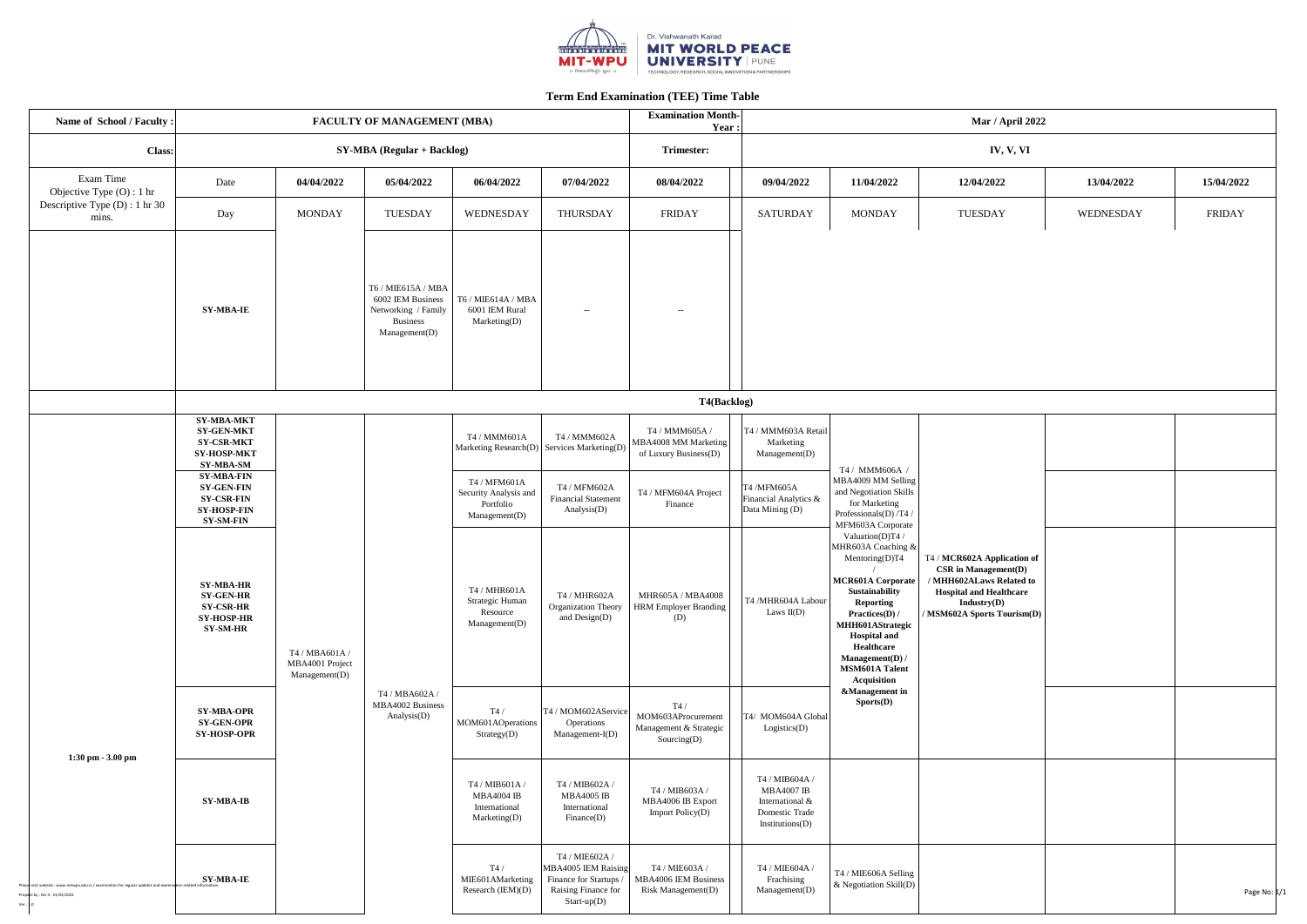

| Name of School / Faculty :<br><b>FACULTY OF MANAGEMENT (MBA)</b> |                                                                                                       |                                                                                  |                                                                                                                                                         |                                                                | <b>Examination Month-</b>                                                                              | <b>Mar / April 2022</b><br>Year:                                                                         |                                                                                                                                |                                                                                                  |                                                                                                                                                                                                                                                                                  |                                                                           |               |
|------------------------------------------------------------------|-------------------------------------------------------------------------------------------------------|----------------------------------------------------------------------------------|---------------------------------------------------------------------------------------------------------------------------------------------------------|----------------------------------------------------------------|--------------------------------------------------------------------------------------------------------|----------------------------------------------------------------------------------------------------------|--------------------------------------------------------------------------------------------------------------------------------|--------------------------------------------------------------------------------------------------|----------------------------------------------------------------------------------------------------------------------------------------------------------------------------------------------------------------------------------------------------------------------------------|---------------------------------------------------------------------------|---------------|
| Class:                                                           |                                                                                                       | $SY-MBA (Regular + Backlog)$                                                     |                                                                                                                                                         |                                                                |                                                                                                        | <b>Trimester:</b>                                                                                        | IV, V, VI                                                                                                                      |                                                                                                  |                                                                                                                                                                                                                                                                                  |                                                                           |               |
| Exam Time<br>Objective Type $(O)$ : 1 hr                         | Date                                                                                                  | 04/04/2022                                                                       | 05/04/2022                                                                                                                                              | 06/04/2022                                                     | 07/04/2022                                                                                             | 08/04/2022                                                                                               | 09/04/2022                                                                                                                     | 11/04/2022                                                                                       | 12/04/2022                                                                                                                                                                                                                                                                       | 13/04/2022                                                                | 15/04/2022    |
| Descriptive Type $(D)$ : 1 hr 30<br>mins.                        | Day                                                                                                   | <b>MONDAY</b>                                                                    | TUESDAY                                                                                                                                                 | WEDNESDAY                                                      | THURSDAY                                                                                               | <b>FRIDAY</b>                                                                                            | SATURDAY                                                                                                                       | <b>MONDAY</b>                                                                                    | TUESDAY                                                                                                                                                                                                                                                                          | WEDNESDAY                                                                 | <b>FRIDAY</b> |
|                                                                  | <b>SY-MBA-CPM</b>                                                                                     | T4 / MCP601A / MBA<br>4001 CPM Project<br>Financial<br>Engineering $(D)$         |                                                                                                                                                         | T4 / MCP602A /<br>MBA4004 CPM<br>Construction<br>Technology(D) | T4 / MCP604A /<br>MBA4006 CPM<br>Utilities & Services<br>Management for<br>Specialized<br>Buildings(D) | T4 / MCP605A /<br>MBA4007 CPM Real<br><b>Estate Project</b><br>Development & Marketing<br>of Projects(D) |                                                                                                                                |                                                                                                  |                                                                                                                                                                                                                                                                                  |                                                                           |               |
|                                                                  | <b>SY-MBA-BFS</b>                                                                                     | T4 / MBF601A /<br><b>MBA4001 BFS</b><br><b>Business Analytics(D)</b>             | T4 / MBF602A /<br><b>MBA4002 BFS</b><br><b>International Finance</b><br><b>Investment Banking(D)</b>                                                    | T4 / MBF603ASecurity<br>Analysis & Portfolio<br>Management(D)  | T4 / MBF604A /<br>MBA4005 BFS Credit<br>Risk Management in<br>Banks(D)                                 | T4 / MBF605A /<br>MBA4006 BFS Bank<br>Lending-MSME &<br>Retail(D)                                        | T4 / MBF606A<br>Behavioural Finance(D)                                                                                         | T4/<br>MBF607A/MBA4007<br><b>BFS</b> Corporate<br>Governance and<br>Business Ethics(D)           | T4 / MBF608A/MBA4010 BFS<br>Agri & Micro Finance(D)                                                                                                                                                                                                                              |                                                                           |               |
| <b>T5(Backlog)</b>                                               |                                                                                                       |                                                                                  |                                                                                                                                                         |                                                                |                                                                                                        |                                                                                                          |                                                                                                                                |                                                                                                  |                                                                                                                                                                                                                                                                                  |                                                                           |               |
|                                                                  | <b>SY-MBA-MKT</b><br><b>SY-GEN-MKT</b><br><b>SY-CSR-MKT</b><br><b>SY-HOSP-MKT</b><br><b>SY-MBA-SM</b> | T5 / MMM607A /<br>MBA 5001 MM ·<br>Advertising<br>Management(D)                  | T5 / MMM608A /<br>MBA 5002 MM<br>Product & Brand<br>Management(D)                                                                                       | T5 / MMM609A<br>Sustainable<br>Marketing(D)                    | T5 / MMM610A /<br><b>MBA 5004 MM</b><br>International<br>Marketing(D)                                  | T5 / MMM611A Strategic<br>Marketing(D)                                                                   | T5 / MMM614A<br>Business of Media &<br><b>Entertainment Industry</b><br>(D)                                                    | $  \,$                                                                                           | T <sub>5</sub><br>/ MHR614A/MBA 5008 HRM/<br>MCR603A - Employee<br>Productivity Management(D) /<br>Sustainable Finance and<br>Investments $(D)$<br>MHH603A - Management of<br><b>Super Specialty Hospitals(D)</b><br>/ MSM603A - Management of<br>Health and Fitness Industry(D) |                                                                           |               |
|                                                                  | <b>SY-MBA-FIN</b><br><b>SY-GEN-FIN</b><br><b>SY-CSR-FIN</b><br><b>SY-HOSP-FIN</b><br><b>SY-SM-FIN</b> | Corporate Taxation(D)                                                            | $T5$ / MFM607A / MBA $T5$ / MFM608A / MBA $T5$ / MFM609A / MBA<br>5001 FM - Business $\&$   5002 FM International<br>Finance(D)                         | 5003 FM Mergers and<br>Acquisitions(D)                         | TS/MFM610A/MBA<br>5004 FM Financial<br>Derivatives & Risk<br>Management(D)                             | T5 / MFM611A / MBA<br>5005 FM Strategic Cost<br>Management(D)                                            | T5 / MFM613A /<br>MFM614A / MBA<br>5007 FM - / <b>Elements</b><br>of Fintech / Venture<br>Capital and Private<br>Equity( $D$ ) | T5 / MFM612A / MBA<br>5002 BFS Fixed<br>Income Securities /<br>Treasury & Forex<br>Management(D) |                                                                                                                                                                                                                                                                                  | T5 / MCR604A - NGO<br>Management(D)<br>/ MHH604A - Health<br>Insurance(D) |               |
|                                                                  | <b>SY-MBA-HR</b><br><b>SY-GEN-HR</b><br><b>SY-CSR-HR</b><br><b>SY-HOSP-HR</b><br><b>SY-SM-HR</b>      | T5 / MHR607A / MBA<br>5001 HR - Employee<br>Relationship()                       | $\left.\sqrt{\text{TS}\text{/} \text{MHR608A}\text{/} \text{MBA}}\right $ T5 / MHR609A / MBA $^\text{I}$<br>5002 HR<br>Organisational<br>Development(D) | 5003 HR HR<br>Analytics $(D)$                                  | TS/MHR610A/MBA<br>5005 HR International<br><b>Human Resource</b><br>Management(D)                      | T5 / MHR611A / MBA<br>5004 HR International<br>Organizational<br>Behaviour(D)                            | T5 /MHR612A -<br>Instruments in HRD<br>and $OD(D)$                                                                             | $  \,$                                                                                           |                                                                                                                                                                                                                                                                                  | MSM604A - Sports Infrastructure<br>Management(D)                          |               |
|                                                                  | <b>SY-MBA-OPR</b><br><b>SY-GEN-OPR</b><br><b>SY-HOSP-OPR</b>                                          | T5/MOM607A/MBA<br>5001 OM-Total Quality<br>Management / Quality<br>Management(D) | T5 / MOM608A / MBA<br>5002 OM -Productivity<br>Management(D)                                                                                            | 5003 OM-Technology<br>and Innovations<br>Management(D)         | T5 / MOM609A /MBA   T5 / MOM611A / MBA  <br>5005 OM-Business<br>Process<br>Reengineering $(D)$         | T5 / MOM612A / MBA<br>5006 OM Financial<br>Perspectives in<br>Operations(D)                              | $ -$                                                                                                                           | $--$                                                                                             |                                                                                                                                                                                                                                                                                  |                                                                           |               |

Please visit website : www.mitwpu.edu.in / examination for regular updates and examination related information.

Prepare by : Div II : 21/03/2022

Ver : 1.0